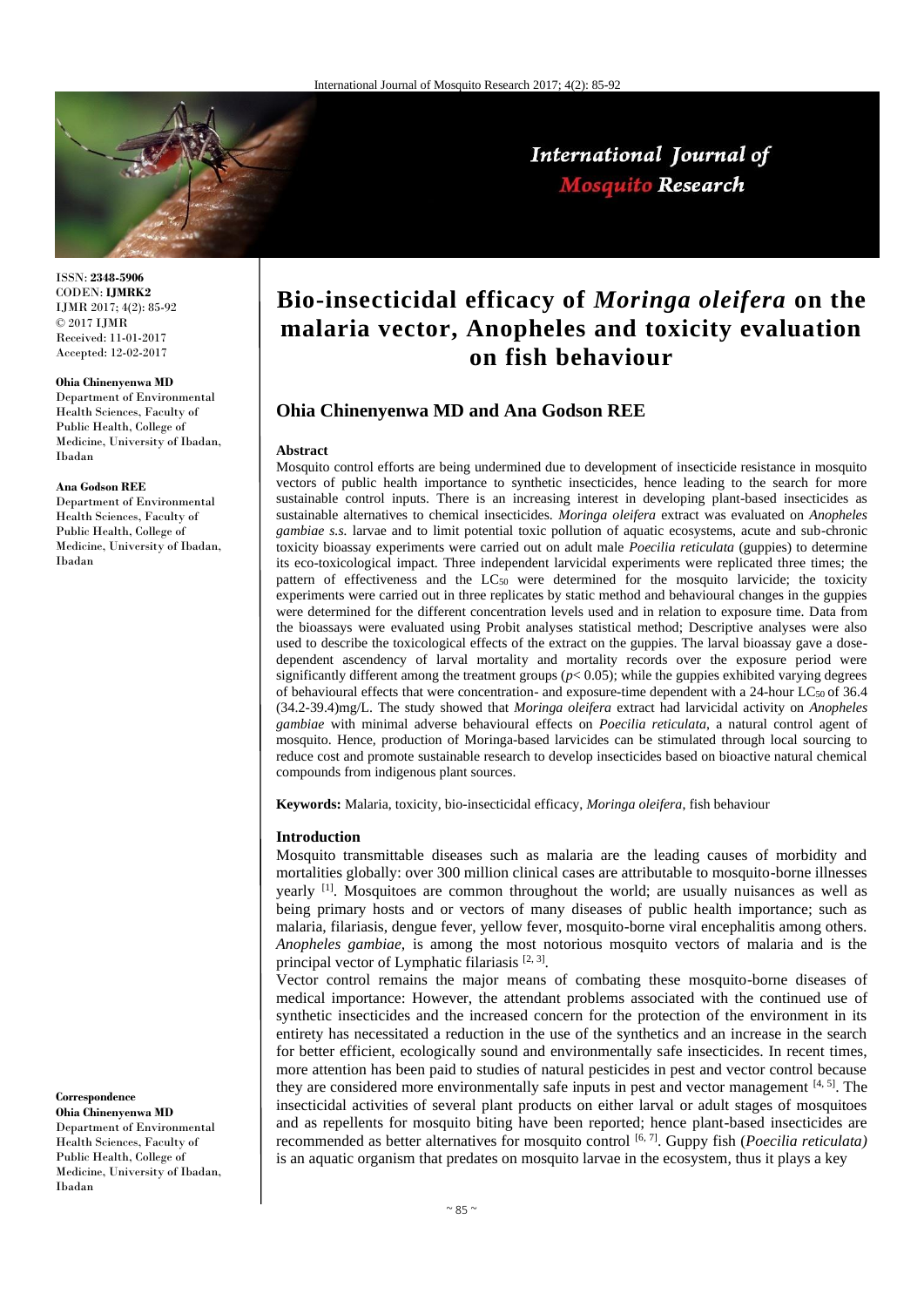role in the biological control mechanism of mosquito as it is readily found in the natural habitats of mosquitoes. *Moringa oleifera* (Lam)*,* a multi-purpose tree native to north western India [8, 9] has so many names depending on ethnic or local languages, including Zogalle (Hausa), Ewé ilé (Yoruba) and Okochi egbu (Ibo).; it is a widely cultivated, fast growing edible plant that is naturalized in the tropics; it is grown in settled areas as a backyard vegetable and oftentimes utilized as a border plant. The *Moringa* tree is a deciduous perennial tree that is regarded as one of the world's most useful trees since almost every part of it is useful; an alkaloid and triterpenoids have been reported in Moringa [10, 11] (Don Pedro, 1990; Isman, 1993). Also Pterrygospermin, a bactericidal and fungicidal compound has been isolated from *Moringa.* The present work's objective was to test the bioefficacy of seed extract of *Moringa oleifera* on larvae of *Anopheles gambiae* and to determine its effects on *Poecilia reticulata* (guppy fish) behaviour.

#### **Materials and methods Study area and design**

A laboratory based experimental study design was employed and this was conducted at the Molecular Entomology and Vector Control unit, Public Health Division, Nigeria Institute of Medical Research, Yaba, Lagos. The study was carried out in two phases viz: A larval bioassay to test the insecticidal efficacy of the aqueous extract of *M. oleifera* (AEMOS) on 3rd instar larvae of *Anopheles* mosquito and a toxicity experiment to assess the acute and chronic toxicological effects of the AEMOS on *Poecilia reticulata* behaviour commonly referred to as Mosquito or Guppy fish. Complete Randomized Block Design was used for the study.

## **Plant collection and preparation**

The plant, *M. oleifera* (Lam) commonly called *Moringa* or Drumstick tree was used in this study and the plant part used was the seed (Kernel). The method of seed collection and handling was according to Vyas and Mistry [12]. Purposive sampling was applied due to the plant's ubiquitous distribution in Nigeria and particularly Ibadan. The seeds used in this study were collected from Akobo area of Ibadan, Oyo State, Nigeria. Fully matured pods of *Moringa* were collected and left under shade to dry at ambient temperature before depulping. The de-pulped seeds were pulverised using an electric blender and the powder was stored in an air tight container until used for extraction.

## **Extraction procedures**

The aqueous extract technique was chosen in this study due to the high polarity of water. Being a benign solvent, water is safe, self-preservative and evaporates faster. These features aligned with the primary goal of this study, which was to identify an eco-friendly bio-insecticide, hence the use of a green-solvent extraction technique *in vivo.*

Distilled water was added to the powdered seed in the proportion of 1 seed (approx. 200 mg) per 10 ml of distilled water  $[13, 14, 15]$ . The whole mixture was then stirred for 60 minutes at room temperature (25˚C) using a magnetic stirrer and then filtered through Whatman No. 1 paper. Soluble solids concentration of the aqueous extract of *Moringa oleifera* seed (AEMOS) was calculated for the mass present in the water extract to give the yield in weight of soluble solids per weight of powdered seeds.

# **Mosquito larvae breeding**

3 rd instar larvae of *A. gambiae s.s.* larvae were cultured and maintained in the insectary of the Molecular Entomology and Vector Control unit, Public Health Division, Nigeria Institute of Medical Research, Yaba, Lagos, under greenhouse conditions (25-30 °C, Relative humidity 60-70%) following standard operating procedures for mosquito maintenance<sup>[16]</sup> and modified by Adebayo et. al. [17].

The female adult *A. gambiae s.s,*(Kisumu) from already established colony in the laboratory were fed with blood meal from exposed skin of experimental animals (Guinea pigs) in a netted cage (37x30x28 cm) at ambient temperature overnight in a dark room. Also moistened filter papers were gently placed on moistened cotton wool and mounted on petri dishes in the cage to facilitate oviposition of mosquito. After 24 hours, the moistened filter papers were filled with batches of brown-black coloured eggs laid singly on the papers. The filter papers containing the eggs were then carefully transferred into bowls of water. Within 48 hours, the eggs had hatched to larvae and were seen floating parallel to the water surface and examined to confirm that they were *Anopheles*  species. The larvae obtained were fed *ad libtum* with baby fish meal (approximately 0.015g) which was evenly spread across the water surface daily in the bowls; the bowls were covered with plastic mosquito net to prevent intrusion of predators of the larvae and escape of emerged adult. The culture medium was maintained according to the standard maintenance procedure [16] until used for the bioassay i.e. third instar stages.

# **Sampling of** *Poecilia reticulata* **(GUPPY FISH)**

*Poecilia reticulata*, also called Guppy or mosquito fish used for the toxicity test were obtained from open drains of the Nigeria institute of Medical Research, Yaba, Lagos. The fishes were left to acclimatize for 8 weeks and were kept in well aerated holding tanks under standard conditions of light (12h with alternate day and night cycles) and temperatures 27  $\pm$  2°C, with access to commercial fish feed diet. The investigational protocol was in accordance with international standard on the care and use of experimental animals [15, 18, 19].

# **Data collection**

## **Larval bioassay**

Treatment doses were determined from a preliminary study [15]; five aliquots from the stock solution were prepared by serial dilution method (1160, 1450, 2900, 5800 and 8700 µg/mL). Three independent experiments were carried out in triplicates each. Distilled water was used as control and 20 larvae per treatment were used  $[20, 21]$ . The mosquito larvae were treated with the extracts according to the methodology described by WHO<sup>[22]</sup>. Larvae behaviour and mortality were verified and recorded after 24 hours of treatment at room temperature  $(25 \text{ °C})$  and onwards for 5 days. Larvae were considered dead if they were immobile and unable to reach the water surface after removal into clean water and a further observation for 24 hours.

# **Toxicity assay**

## **Acute toxicity bioassay on** *p. reticulata*

Twenty guppies per treatment were exposed to graded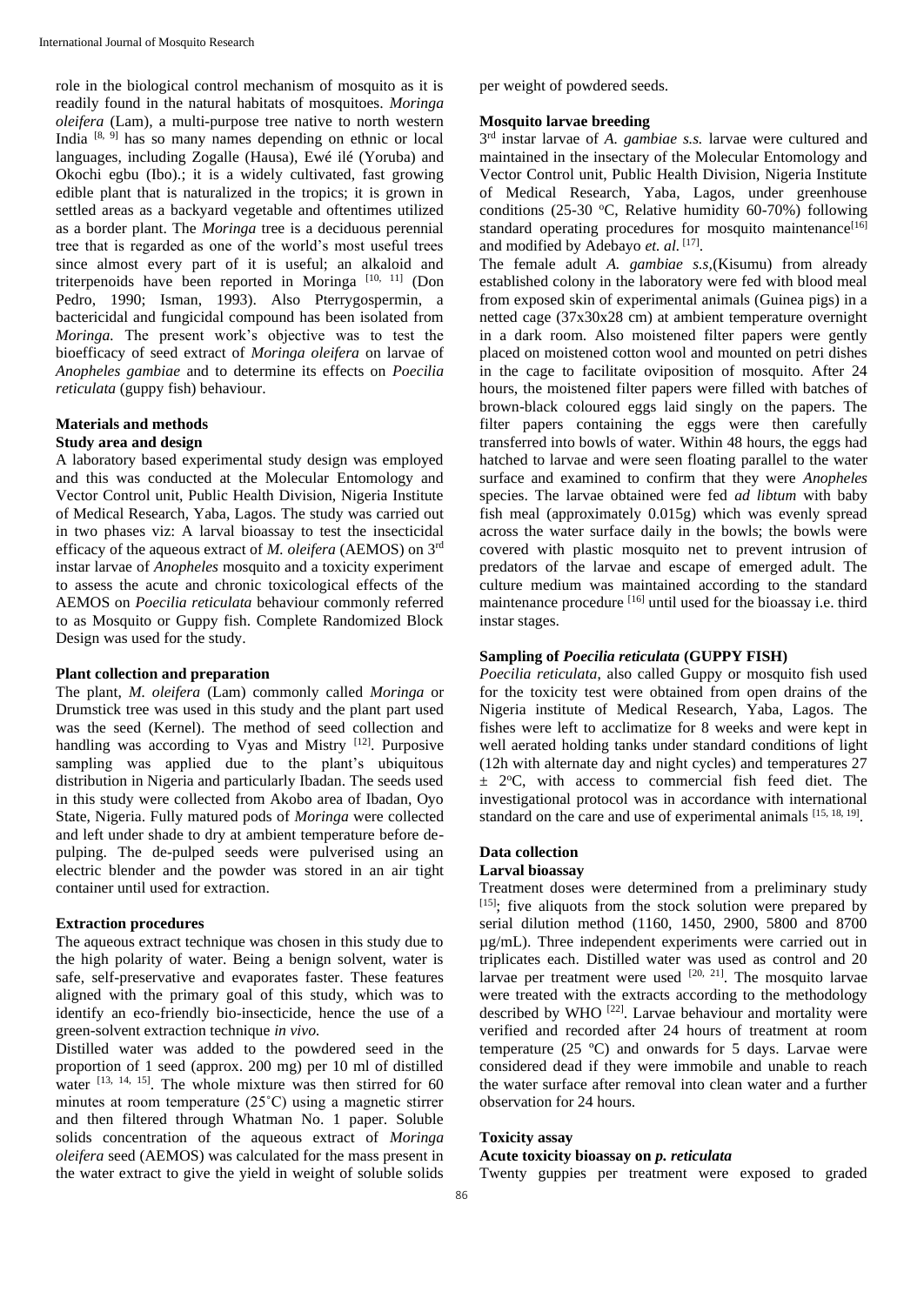concentrations (10, 20 and 30 mg/L) of the aqueous extract of *Moringa oleifera* seed (AEMOS); the dosages used in the toxicity study of the guppies are way higher than the dosages found to be larvicidal to the *Anopheles* larvae in the larval bioassay. The highest concentration found to be effectively larvicidal to the *A. gambiae s.s.* was 8700ug/ml and this served as the basis for the determination of doses for the guppy toxicity tests in accordance with toxicity test regulation (i.e. 10-fold of the doses found larvicidal to larvae). These were prepared from the stock solution by serial dilution method; the control contained distilled water without any test solution. Two independent tests in triplicates was setup for the experiment.

Parameters such as effect of AEMOS on loss of reflex, swimming activity and effect of exposure time on loss of reflex and acute toxicity (mortality) were monitored and recorded hourly for the first six hours and thereafter at three hour intervals for the rest 24 hour period [15, 23, 24, 25]. The investigational protocol was carried out in controlled environmental conditions in well aerated holding tanks under standard conditions of light (12h with alternate day and night cycles) and temperatures  $27 \pm 2$ °C, with access to commercial fish feed diet and it was in accordance with international standard on the care and use of experimental animals  $[18, 19, 26]$ .

#### **Statistical analyses**

Data were analysed using both descriptive and inferential statistics, percentage mortality observed and the control larval mortalities were corrected using Abbott's formula [27] during observation of effectiveness of the extract. Means were analysed using the Statistica 7 Program and MS EXCEL 2007 to determine the pattern of effectiveness of the extract. Log-Probit analysis was carried out to determine the median  $(LC_{50})$  and 90% lethal concentrations  $(LC_{90})$  values, their 95% confidence intervals were obtained  $[28]$ . Regression analysis was also carried out to compare and determine the strength of relation between the doses administered and mortality observed in the mosquito population used in the study. Statistica 7 program and SPSS Software version 15 were used for the analyses at  $p=0.05$ .

#### **Results**

# **Physical characteristics of the aqueous extract of** *m. Oleifera* **seed powder**

*M. oleifera* seed has important medicinal properties and value and the physical characteristics of the aqueous extract of *M. oleifera* seed powder with respect to weight, colour, and smell are presented in Table 1. Soluble solids concentration of the aqueous extract of *M. oleifera* was taken into consideration in the experiment and was calculated for the mass present in the extract.

**Table 1:** Physical characteristics of the aqueous extract of *M. oleifera* seed powder

| <b>Parameters</b>      | <b>Seed Powder</b>  | <b>Aqueous Extract</b> |
|------------------------|---------------------|------------------------|
| Soluble solids $(w/w)$ | $100$ mg            | 37mg                   |
| Colour                 | White               | Translucent            |
| Smell                  | Nutty smell         | Mild                   |
| Taste                  | Aspartame sweetness | <b>Bland</b>           |
| Appearance             | Fine Powder         | Clear                  |

# **Pattern of effectiveness of aemos on** *a. Gambiae s.s.***and prolongation of developmental period**

The trend of effectiveness of the AEMOS as a larvicide at different concentrations shows that at 24 hours the rate of larval mortality increased as the dose increased across the different treatment levels with the lowest mortality (12.7%) observed for the least concentration (1160 µg/ml) while at the highest concentration it was over 94% mortality. In relation to exposure time, the effect of the larvicide at higher concentrations (2900  $\mu$ g/ml) at 48 hours was more than twice that recorded at lower concentrations ((1450,1160 µg/ml).(Fig. 1). The optimum effect was observed at 24 hours in the highest concentration(8700 µg/ml) whereas lower concentrations(5800, 2900  $\mu$ g/ml) attained this only after 48 hours of exposure and the lowest concentration  $(1160 \text{ ug/ml})$ was only able to produce very minimal larvicidal effect at the end of the experiment. The result of the ANOVA for comparing mortality across the different treatments indicated that mortality records over the exposure period were significantly different among the treatment groups ( $p < 0.05$ ). The larvicidal effect due to the action of the AEMOS increased with increase in concentration whereas there was no mortality in the control (Fig 1). At 2900ug/ml, 59% mortality was observed within 24 hours and at concentrations above this, over 80% of the mortality occurred within 24hours. At lower concentrations, the rate of mortality was very slow and did not reach 40% mortality. In terms of prolongation of larval development, it was also observed that at higher concentrations there was complete inhibition of pupation during the periods of exposure while at lower concentrations some of the larvae in spite of being  $3<sup>rd</sup>$  instar larvae lived as long as 7 days before they either pupated or died.



Fig 1: Pattern of Dose-Response relationship at different Exposure periods

#### **Dose-response relationship of aemos and** *A. gambiae*

All the concentrations were lethal to the larvae, but with different degree of effectiveness; Fig.2 shows that the exposed larvae responded to the treatments in a dose dependent manner. The effect of the AEMOS on larval activity was evident on introduction of the extract and even hours after exposure. Moribund larvae sank to the bottom of the test solution but when touched with a pin or dropping pipette, they responded with little body movement to move away from the area of disturbance and larval mortality increased across the treatment levels as the concentration increased giving a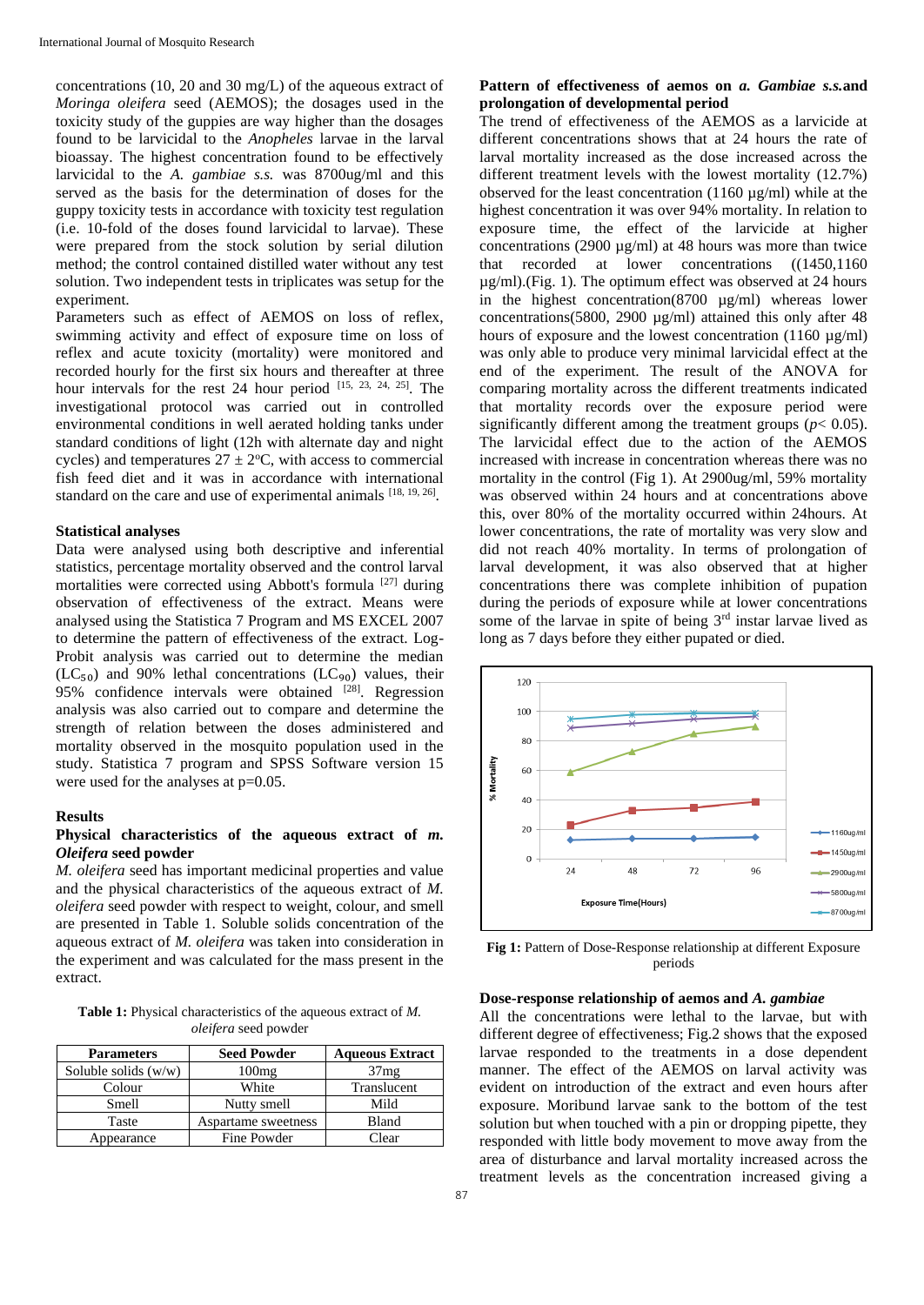sigmoid-like curve upon analysis. This pointed to the fact that mortality was caused by the introduction of the extract while zero percent mortality was observed in the control. All dead

and moribund larvae were removed from the solution as soon as sighted using picking pins.



**Fig. 2:** The larvicidal effectiveness of aqueous extract of *M. oleifera* seed at different Concentrations within 96 hours of exposure

#### **Lethal concentrations determination of the aemos.**

The result of the Regression analysis (Fig.3) shows that there was a high linear relationship between mortality of the mosquito larvae and the concentrations of the AEMOS based on the coefficient of Determination values  $(r^2=0.87)$  with a linear equation of  $(Y=0.01x+12.41)$ . The median anti-larval potency ( $LC_{50}$ ) of the extract at 24 hours was 2505.8µg/ml while the lethal concentration that results in 90% mortality of

the population  $(LC_{90})$  was 6293.4µg/ml, as projected by logarithm of the concentration in base 2 (Table 2). The median anti-larval potency  $(LC_{50})$  of the extract at 96 hours was  $1754.7\mu$ g/ml while the corresponding  $LC_{90}$  was 3396.7µg/ml, as projected by logarithm of the concentration in base 2.



**Fig 3:** Regression Analysis showing the line fit plot of larval mortality on concentration

| Table 2: Lethal concentrations of AEMOS on larvae of A. gambiae s.s. hours after exposure |
|-------------------------------------------------------------------------------------------|
|-------------------------------------------------------------------------------------------|

| Time (Hrs)  | 961                    | $24^{1}$               |
|-------------|------------------------|------------------------|
| $LC_{50}^2$ | 1754.7 (1248.3-2427.4) | 2505.8 (2271.6-2760.7) |
| LC00        | 3396.7(2448.8-8634.7)  | 6293.4(5455.2-7528.6)  |
|             |                        |                        |

<sup>1</sup> Hours after exposure

² LC values were determined by Probit Analysis (Finney, 1971)

All concentrations were in  $\mu$ g/ml with 95% confidence intervals in brackets.

#### **Toxicity results**

# **Effect of aqueous extract of** *m. Oleifera* **seed on fish behaviour**

The effect of the doses on the swimming ability of the fishes within the 24 hour exposure period showed that erratic swimming increased as the concentration increased, (Fig. 4)

and at the highest concentration (30mg/L) this was observed to be highest at 12 hours of exposure to the treatment. The effect of exposure time on the guppies in terms of loss of reflex was directly proportional, (Fig.5). In essence, loss of reflex increased as the exposure time increased with the highest observed at 18 hours of exposure to the treatment. The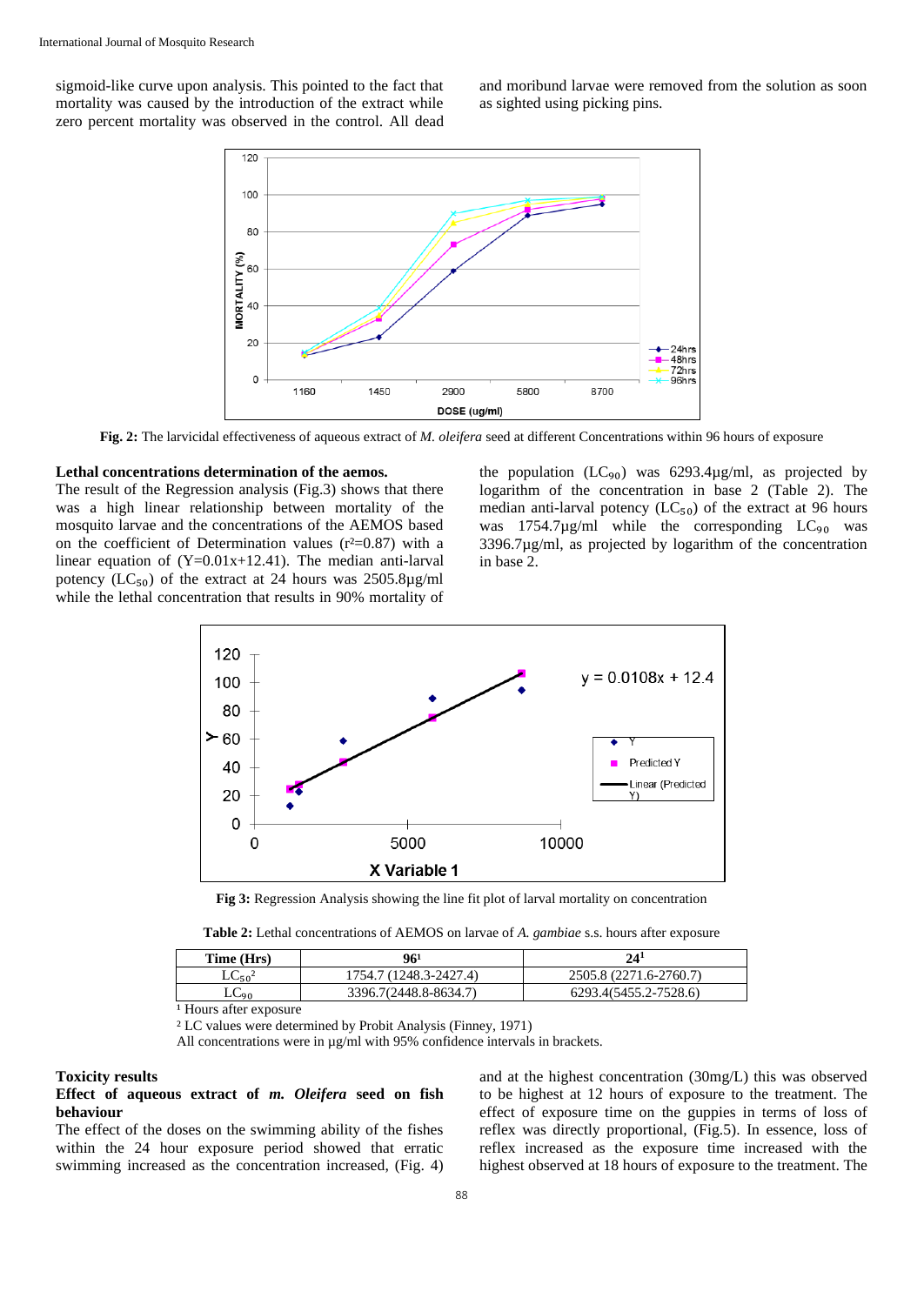effect of the different concentrations on loss of reflex was also described (Fig. 6) and it shows that as the concentration increased, the propensity to loss in reflex increased in the fishes, hence, the fishes exposed to higher concentrations exhibited more reflex loss tendencies within the exposure time. The lethal concentration  $(LC_{50})$  of the AEMOS on *P*. *reticulata* after 24 hour exposure using Probit analysis was, 36.4(34.2-39.4) mg/L, as projected by logarithm of the concentration in base 2.



**Fig. 4:** Effect of treatment doses on fish swimming ability within 24 hours exposure time



**Fig 5:** Effect of exposure time on loss of reflex in guppies



**Fig. 6:** Effect of treatment doses on loss of reflex in mosquito fishes

#### **Discussion**

Control of *Anopheles* mosquito is essential as it is the major and primary vector of malaria, filariasis, and many other arthropod-vector related diseases in sub-Saharan Africa; and they also constitute an intolerable biting nuisance  $[2, 29]$ . Recently, there have been concerted efforts at promoting botanicals as environment friendly pesticides, microbial

sprays, and insect growth regulators amidst other control measures <sup>[30, 31]</sup>. A survey of literature on control of different species of mosquitoes reveal that assessment of the efficacy of different phyto-chemicals obtained from various plants have been carried out by a number of researchers in the field of vector control  $[4, 32, 33]$ .

Efficiency of any mosquito control intervention should be measured by its selectivity for the target organism (specificity). Medicinal plant extracts can be effective as mosquito larvicides and may also greatly reduce the risk of adverse ecological effects as they do not induce any known or recorded insecticide resistance in mosquito; they are also expected to have low human toxicity and a high level of biodegradation [34]. The *Moringa* extract used in this study envinced high larvicidal activity against the third instar larvae of *A. gambiae* s.s. and was observed to increase as the dose increased resulting to an increasing progression in larval death over the exposure period in a dose dependent manner. Early reports on the use of plant extracts against mosquito larvae shows that chemicals from plant extracts have effective larvicidal, pupicidal or adulticidal activities on various species of mosquitoes and also at different stages of their life cycles [2, 32, 35]. Campbell *et.al*., [36] reported that extract from the Russian weed, *Anabasis aphylla* was larvicidal to *Culex sp* larvae; Ajayi [7] screened 48 medicinal plants in Nigeria for their antimicrobial activity and 23 of these plants (47.9 %) caused over 70% mortality of the test organism including Anopheline and Culicine larvae. Similarly, Nath *et. al*., [35] indicated that root extract of *M. oleifera* showed larvicidal activity against *Aedes albopictus* and *Culex quinquefasciatus* at higher doses.

In this study, the aqueous extract of *M. oleifera* seed (AEMOS) was observed to have slow action on the mosquito larvae, especially in the lower concentrations; the AEMOS is a natural product and little quantity of it will still yield the desired result over time. In previous studies 32.1ppm of deoiled neem seed extract gave 85% mortality of *Culex quinquefaciatus* after 12 days of exposure [37]. Okumu *et.al.* [2] also observed that the action of neem oil formulation was slow and increased the mosquito larval period. The implication then is that if at lower concentrations the effect will still be produced, then it makes it a potentially costeffective larvicide as little of it can achieve much in terms of mosquito control. As can be deduced from the response pattern, an increase in concentration of the AEMOS is directly proportional to larvicidal effectiveness over the exposure period (Fig 1). With respect to time, several factors may be responsible for the *Anopheles* mortality observed in the different concentrations. The main effect is possibly due to tracheal flooding and chemical toxicity. It is also pertinent to suggest that the histopathological effect on the larvae may differ qualitatively according to concentrations assayed and the duration of the treatment on the *A. gambiae s.s.* complex. Based on this findings, it is likely that treating of the 3<sup>rd</sup> instars would result in more efficient control while giving enough time in days or hours to act on the mosquitoes' breeding medium, thus producing positive outcomes unlike most synthetic chemicals which though may have quick knockdown effects on the mosquito population but with great environmental consequences including environmental imbalance and resistance in the long run. The aqueous extract of *M. oleifera* seed was also very effective on *A. gambiae* s.s.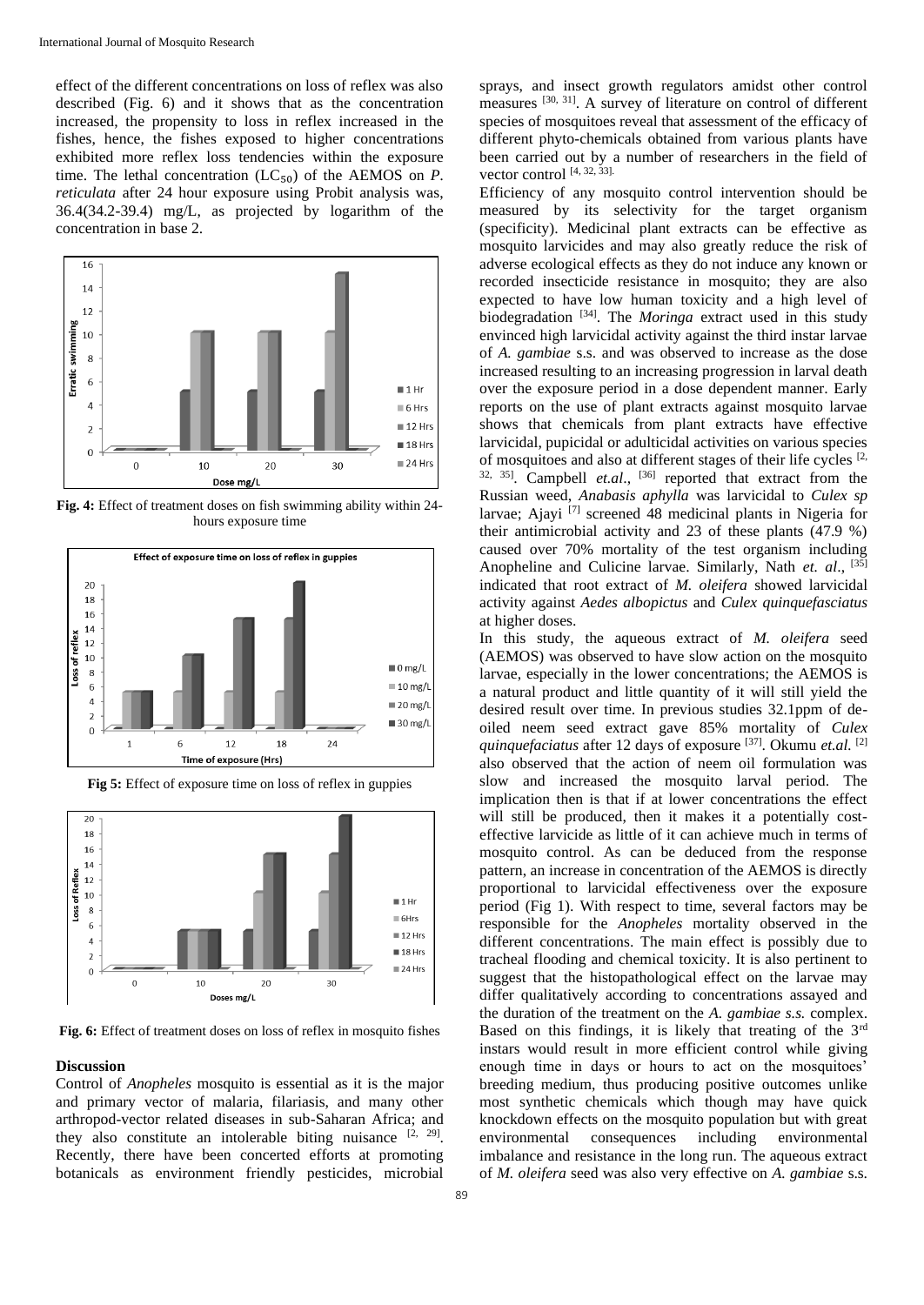to minimize its role in malaria transmission as larval mortalities were observed with the use of the respective concentration doses within the exposure periods. Studies with water extract of *M. oleifera* seeds showed a 24hour-LC $_{50}$ value of 1260 ug/ml against 3rd instar larvae of *Aedes aegypti* [14], also methanolic extract of *M. oleifera* seeds were found larvicidal against 3rd instar larvae of *A. stephensis* with LC<sub>50</sub> and LC<sub>90</sub>values of 72.5ppm and 139.8ppm respectively<sup>[38]</sup>; Nath *et. al.*, <sup>[35]</sup>, indicated that root extract of *M. oleifera* showed an  $LC_{90}$  of 498.2 and 486.60 ppm respectively against *Aedes albopictus* and *Culex quinquefasciatus.* In contrast, the present study showed 96 hour- $LC_{50}$  value of AEMOS at  $1754.7\mu$ g/ml and a 24 hour- LC<sub>50</sub> value of 2505.8 $\mu$ g/ml on *A. gambiae s.s.* Ohia *et. al.*, <sup>[15]</sup> have also found that aqueous extract of *Moringa oleifera* seed gave a 72-hour LC50 value of 1885µg/ml against *Anopheles* larvae in the laboratory. Larvicidal activity may vary depending on the mosquito species and geographical location where plant was sourced [15]. This invariably will determine the level of susceptibility of the mosquito species to the extract and also the weight of soluble solids content present in the plant extract respectively.

The study confirmed that the Moringa extract is an effective larvicide since the control had minimal effect (i.e. less than 20% mortality) on mosquitoes according to WHO standard for testing potential larvicide effectiveness [27] and it is certain that the larvicidal effects observed were due to the AEMOS. Ferreira *et. al*. [14] reported that Water extracts of *Moringa oleifera* seeds (WEMOS) were larvicidal against 3rd instar larvae of *Aedes aegypti,* while Ohia *et. al*. [15] found that aqueous extract of *Moringa oleifera* seeds were larvicidal against 3rd instar larvae of *A. gambiae s.s.* The present study showed that extract of *Moringa oleifera* seed was highly effective as a larvicidal against *A. gambiae s.s.*, this is encouraging and the effect may be due to the active chemical compounds present in the seeds. Phytochemicals derived from Moringa seeds have been suggested as effective for mosquito vector control agents and plant extracts maybe used for future integrated pest management programs [38]. Appropriate biotechnology measures could be adapted to improve its yield and activity in future because according to Essien *et al.* [39], higher plants constitute a major area of resources for mankind especially in the third world; hence the need to fully harness these resources. Relatively, this study shows that the aqueous extract of *Moringa* could be useful for larvicidal purposes in Anopheline control. Burkhill<sup>[40]</sup>, emphasized that the efficient use of plant resources for larviciding purposes serves as alternative to synthetic chemicals in case of insecticide resistance which could naturally occur in addition to higher cost and environmental pollution.

The mode of action of the extract as it impacted on the development of the larvae was studied and it was found that there was delay in the development of the larvae to the pupal stage after exposure of the third instar larvae to all the concentrations of the extract and this was especially noted in the lower concentrations. The benefits of larval prolongation is that mosquito larvae numbers are reduced due to the longer periods needed for new generations to complete the mosquito life cycle <sup>[41]</sup> and many studies have drawn attention to the effects of plant extracts on growth retardation and elongation of developmental periods on mosquito species. Okumu *et. al.*, [2] found that exposure of *A. gambiae* larvae to *Azadirachta* 

*indica* oil formulation resulted in prolonged larval periods, significant reductions in growth indices and pupation. Mohtar *et. al*., [42] reported that a methanol-aqueous extract of *Nerium indicum* leaf at 100mg/L had elongation effect on the preimagio period for all the larval instars of *Aedes aegypti* treated compared to the control. Promisiri *et. al*., [43] posited that there was delay in the development of *Aedes aegypti* larvae to the pupal stage after exposure to three medicinal plants, *Mammea siamensis, Anethum graveolens and Annona muricata*. Mwangi and Mukiama, <sup>[44]</sup> also observed that a fraction of *Melia volkensi* fruit kernel extract had growth inhibition activity at low concentration on mosquito larvae. However Ferreira *et. al.*, <sup>[14]</sup> found that water extract of *M*. *oleifera* seeds did not demonstrate capacity to prevent egg hatching on *Aedes aegypti.* The effect on prolongation of developmental period reported in this study may be due to the presence of low juvenile hormone levels in the larvae or else it may be due to chemical compounds in the plant extract suppressing the presence of ecdysone; preventing normal pupation and preventing movement to the next developmental stage thus preventing adult emergence from occurring with the resultant effect of reducing the mosquito population

With respect to the fish behavioural studies, the induction of erratic swimming on the fishes upon addition of the extract shows that the extract is a toxicant but this behavioural effect reduced with exposure time and this is so possibly because of the biodegradable component of the extract which enabled the fishes to overcome the effect within hours of exposure to the product. The guppies exposed to higher doses experienced continued loss of reflex till 24 hours after exposure unlike in the lower doses where loss of reflex was transient. This effect may be due to the higher dosage of extract in the medium which resulted in prolongation of the effect on the exposed guppies in terms of locomotive ability. This effect was also reduced with exposure time, showing that the effect was transitional in nature as it was not observed again throughout the duration of the study and the behaviour of the fishes in the treatment medium were comparable to what was obtainable in the control medium all through the study. The effect of exposure time on loss of reflex in the mosquito fishes revealed that there was an increasing propensity to reflex loss as exposure time increased especially in the higher doses; this effect climaxed at 18 hours of exposure. Summarily, there was a relationship between the dosage and exposure time on the behaviour of the guppy fishes in the medium throughout the study, these behavioural effects are good pointers and indicators of the effect of this aqueous extract on the nontarget aquatic organisms in the natural environment.

The toxic effects on fish behaviour observed in this experiment showed that the extract is rich in toxic ingredients and higher concentrations of the extract of *Moringa* used in this study exerted corresponding toxic effects and death of guppies (*P. reticulata*) tested for the purpose of assessing the selective and acute toxicological impact of the plant extract on ecology. This finding is in tandem with earlier works; *M. oleifera* seed extract at 200mg/L were found to have toxicity and mutagenic effects on guppies, protozoan and bacteria<sup>[45]</sup> and this is far higher than the dose found to be toxic to mosquitoes in this study.

The acute toxicity assay in the present study showed that the aqueous extract had lethal effect on the guppies at higher concentrations. This report is in agreement with earlier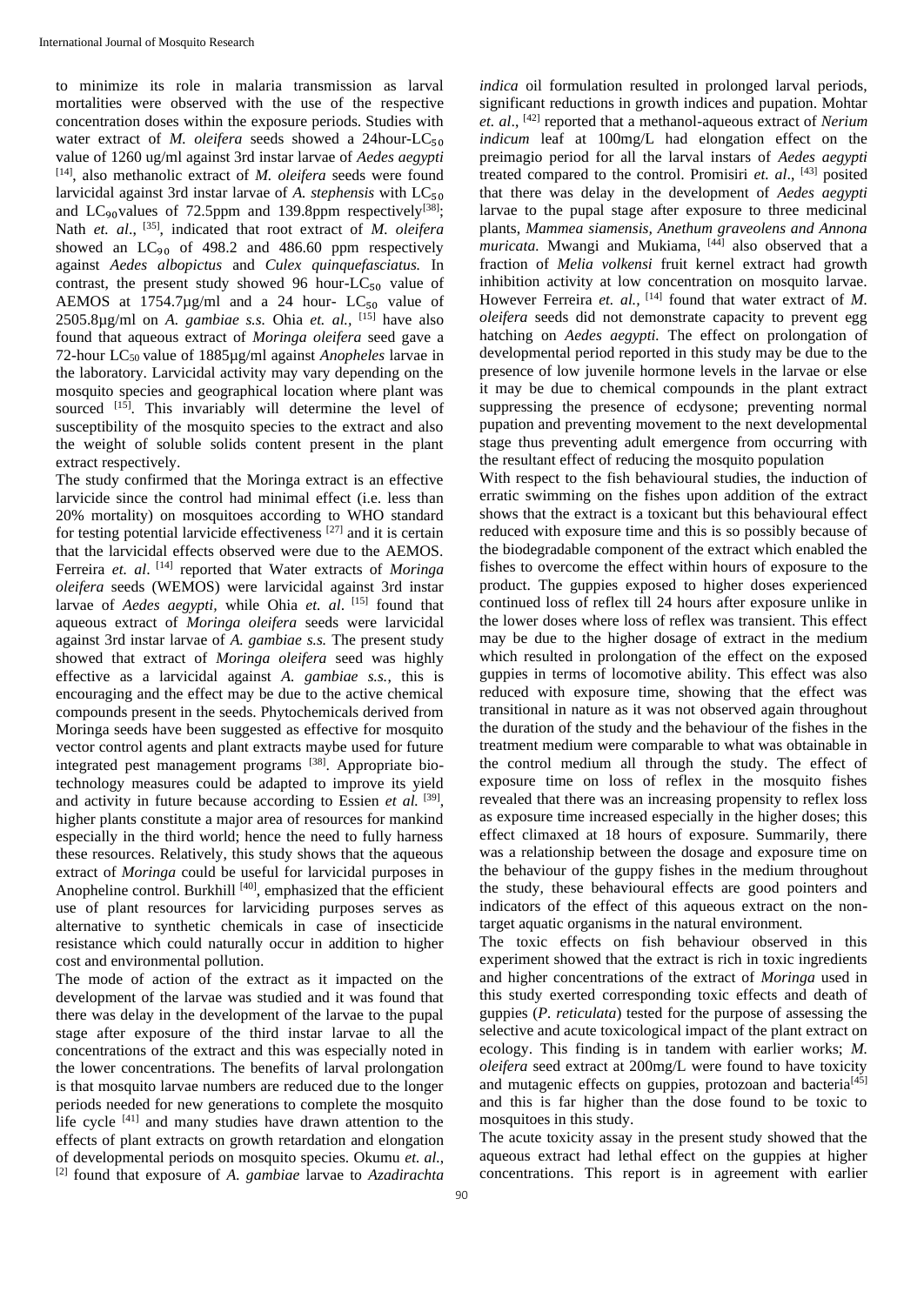researches on the toxicity of different chemicals to freshwater fishes; some plant extracts with potential as larvicides have also been found to be lethal to guppies and non-target animals, examples include *Kaemferia galanga and Stemona tuberosa* extracts found to be toxic at concentrations of  $50\mu g/ml$  [43].

Botanical insecticides possess a comparative advantage over synthetic insecticides due to their mode of action which is usually broad spectrum and also since the bio-insecticides usually have to be ingested by the insect  $[46]$ . The implication of this is that bio-insectides are target-specific, primarily harmful to the target pest with little or no deleterious effects on non-target organisms in the ecosystem  $[46]$ . Also, in line with the objectives of this study and from the perspective of environmental health, the *A. gambiae* were effectively controlled *in vivo* by direct mortality, thus could force a considerable reduction in their population in the natural environment without causing any adverse effect on the environment as deducible from the non-target study thus directly or indirectly safeguarding the health of the public.

This study showed the AEMOS as a promising and effective larvicide against *A. gambiae* larvae; the use of Moringa seed extract is a low cost appropriate technology that will promote sourcing of locally available natural resources to improve public health status and environmental safety especially in poor settings that are also the communities most vulnerable to mosquito-borne diseases. The report from this study provides clue(s) to what could be expected from a more in-depth investigation of *Moringa*-based extracts on the malarial vector *A. gambiae.* Based on its activity the *Moringa* seed extract may be used to control the malaria vector, *A. gambiae* s.s. and will not be toxic to non-target organisms if used within the dosages lethal to the mosquito larvae. Further study on the mechanism of action, possible synergism with biocides and toxicological impact on non-target organisms are recommended.

## **Acknowledgement**

The authors are grateful to Dr. T.S Awolola of the Nigeria Institute of Medical research for the use of his laboratory for the study.

#### **Conflict of interest**

The authors declare that there is no conflict of interest regarding the publication of this article.

#### **References**

- 1. World Health Organisation. Fact Sheet No. 94 Oct. 1998.
- 2. Okumu OF, Knols BGJ, Fillinger Ulrike. Larvicidal effects of a neem (*Azadirachta indica*) oil formulation on the malaria vector *Anopheles gambiae*. Mal. J. 2007; 6:63.
- 3. World Health Organisation. Chemical methods for the control of vector and pests of public health importance. (Ed. Chavassee D.C.) Yap NH. WHO, 1997.
- 4. Sukumar K, Perich MJ, Boobar LR. Botanical derivatives in mosquito control- A Review. J. Am Mosq. Contr. 1991; 7:210-231.
- 5. Echezona BC. Selection of pepper cultivars (*Capsicum spp)* for the control of bruchids *Callosobruchus maculates* (F.) on stored cowpea (*Vigna unguiculata* (L.) Walp) seeds. Afr. J. of Biotechno. 1997; 5(8):624-628.
- 6. Schmutterer H. Properties and potential of natural

pesticide from the neem tree, *Azadirachta indica. Ann. Rev. of Ento*. 1990; 35:271-297.

- 7. Ajayi AO. Anti-microbial nature and use of some medicinal plants in Nigeria. Afr. J. Biotechno. 2008; 7(5):595-599.
- 8. Gidamis AB, Panga JT, Sarwatt SV, Chore BE, Shayo NB. Nutrient and anti-nutrient contents in raw and cooked young leaves and immature pods of *Moringa oleifera,* Lam. In; Ecol. of Food and Nutr, 2003; 42:399- 411.
- 9. Olson ME. Introduction to the Moringa Family. *In*: The Miracle Tree- *Moringa oleifera*: Natural Nutrition for the Tropics. L.L. Fuglie (ed.), Church World Service, West Africa Regional Office, Dakar, Senegal. 2001, 63:11-288.
- 10. Don-Pedro KN. Insecticidal activity of fatty acid constituents of fixed vegetable oils against *Callosobruchus maculatus* (F.) on cowpea. Pesticide Science. 1990; 30:295-302.
- 11. Isman MB. Growth inhibitory and anti-feedant effects of azadiractin on six noctuids of regional economic importance. Pesticide Science 1993; 38:57-63.
- 12. Vyas BN, Mistry KB. *Neem oil Processing and Standardization.* N.S. Randhawa and B.S. Parmar (Eds). Society of Pesticide Science. India. Second Edition, 1996.
- 13. Gerdes C. Como limpar e tratar agua suja com sementes de *Moringa oleifera,* Centro de Fortaleza: Centro de Pesquisa e Assessoria, 1997, 18.
- 14. Ferreira PMP, Carvalho AFFU, Farras DF, Cariolano NG, Melo VMM, Queiroz MGR *et al*. Larvicidal activity of the water extract of *Moringa oleifera* seeds against *Aedes aegypti* and its toxicity upon laboratory animals. *Anais da Academia Brasileira de Ciencias* (Annals of the Braz. Acad. of Sci.). 2009; 81(2):207-216.
- 15. Ohia CMD, Ana GREE, Bolaji OM. Larvicidal activity of aqueous extract of *Moringa oleifera* seeds on *Anopheles gambiae* and its effects on Poecilia reticulata. Agrosearch. 2013; 13(3):176-185.
- 16. World Health Organisation. Manual on practical entomology in malaria part 2: methods and techniques. Geneva: World Health Organisation, 1975.
- 17. Adebayo TA, Gbolade AA, Olaifa JI. Comparative study of toxicity of essential oils to larvae of three mosquito species. Nigerian J. Nat. Prod. And Medicine. 1999; 3:74-76.
- 18. EEC Directive. Council directive of 24 November 1986 on the approximation of laws, regulations and administrative provision of the member states regarding the protection of animals used for experimental and other scientific purposes (86/609/EEC) 1986.
- 19. OECD. OECD Guidelines for the Testing of Chemicals. Test no.203: Fish, Acute Toxicity Test, Organization for Economic Cooperation and Development, Paris, France, 1992.
- 20. World Health Organisation. Report of the World Health Organization informal consultation on the evaluation and testing of insecticides. 1996; 96(1):96.
- 21. World Health Organisation. Guidelines for laboratory and field testing of mosquito larvicides. Geneva, Switzerland. 2005, 41.
- 22. World Health Organisation. Instruction for determining the susceptibility or resistance of mosquito larvae to insecticide. 1981; 81:807